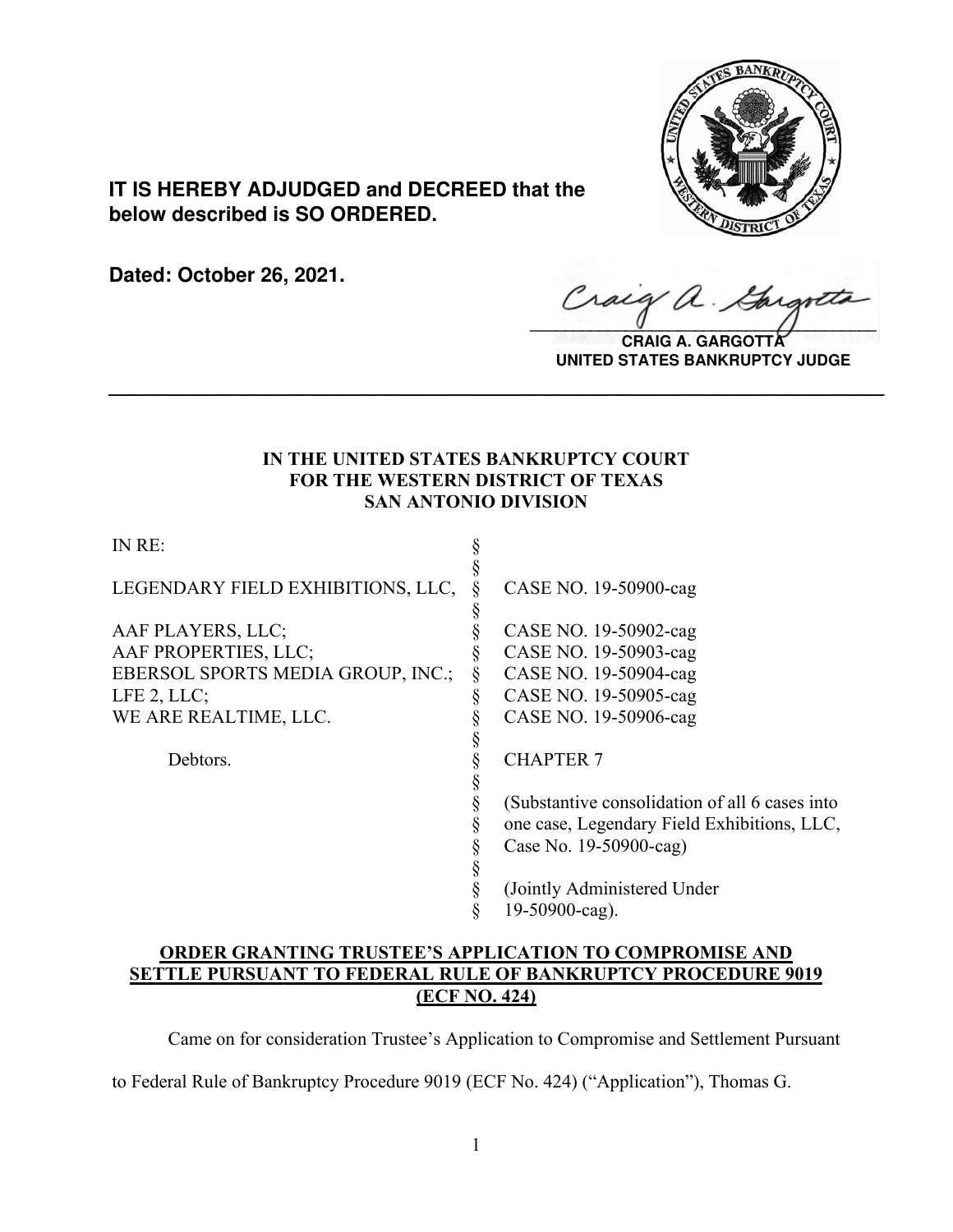Dundon and Dundon Capital Partners, LLC's Objections to Trustee's Application to Compromise and Settle Pursuant to Federal Rule of Bankruptcy Procedure 9019 (ECF No. 427) ("Response"), Trustee's Reply to Thomas Dundon's and Dundon Capital Partners, LLC'S Response to Trustee's Application to Compromise and Settlement Under Federal Rule of Bankruptcy Procedure 9019 (ECF No. 433) ("Reply"), and Thomas G. Dundon's and Dundon Capital Partners, LLC'S Sur-Reply to Trustee's Reply to Objections to Trustee's Application to Compromise and Settle Pursuant to Federal Rule of Bankruptcy Procedure 9019 (ECF No. 450) ("Sur-Reply"). The Court held a hearing on the Application on October 4, 2021. Thereafter, the Court took the Application under advisement. For the reasons stated herein, the Court finds that the Application is GRANTED.

### **JURISDICTION AND VENUE**

The Court has jurisdiction over this matter pursuant to 28 U.S.C. §§ 1334(b) and 157(a). This is a core proceeding under 28 U.S.C.  $\S$  157(b)(2)(A) because its resolution affects the administration of Debtor's bankruptcy estate (the "Estate"). Venue is proper under 28 U.S.C. § 1408. This case is referred to this Court by the District Court's Standing Order of Reference. This is a contested matter under Federal Rule of Bankruptcy Procedure<sup>[1](#page-1-0)</sup> 9014. The Court issues its findings of fact and conclusions of law under Rule 7052.

### **FACTUAL AND PROCEDURAL BACKGROUND**

The Alliance of American Football ("AAF") was formed in 2018 as a new professional football league with teams located in eight cities around the United States. Initially, Ebersol Sports Media Group, LLC ("ESMG") directly or indirectly owned 100% of the interest in each of the entities that comprised the AAF. In early 2018, AAF arranged more than \$200 million in financing

<span id="page-1-0"></span><sup>&</sup>lt;sup>1</sup> Hereinafter, all references to a "Rule" shall mean the Federal Rules of Bankruptcy Procedure.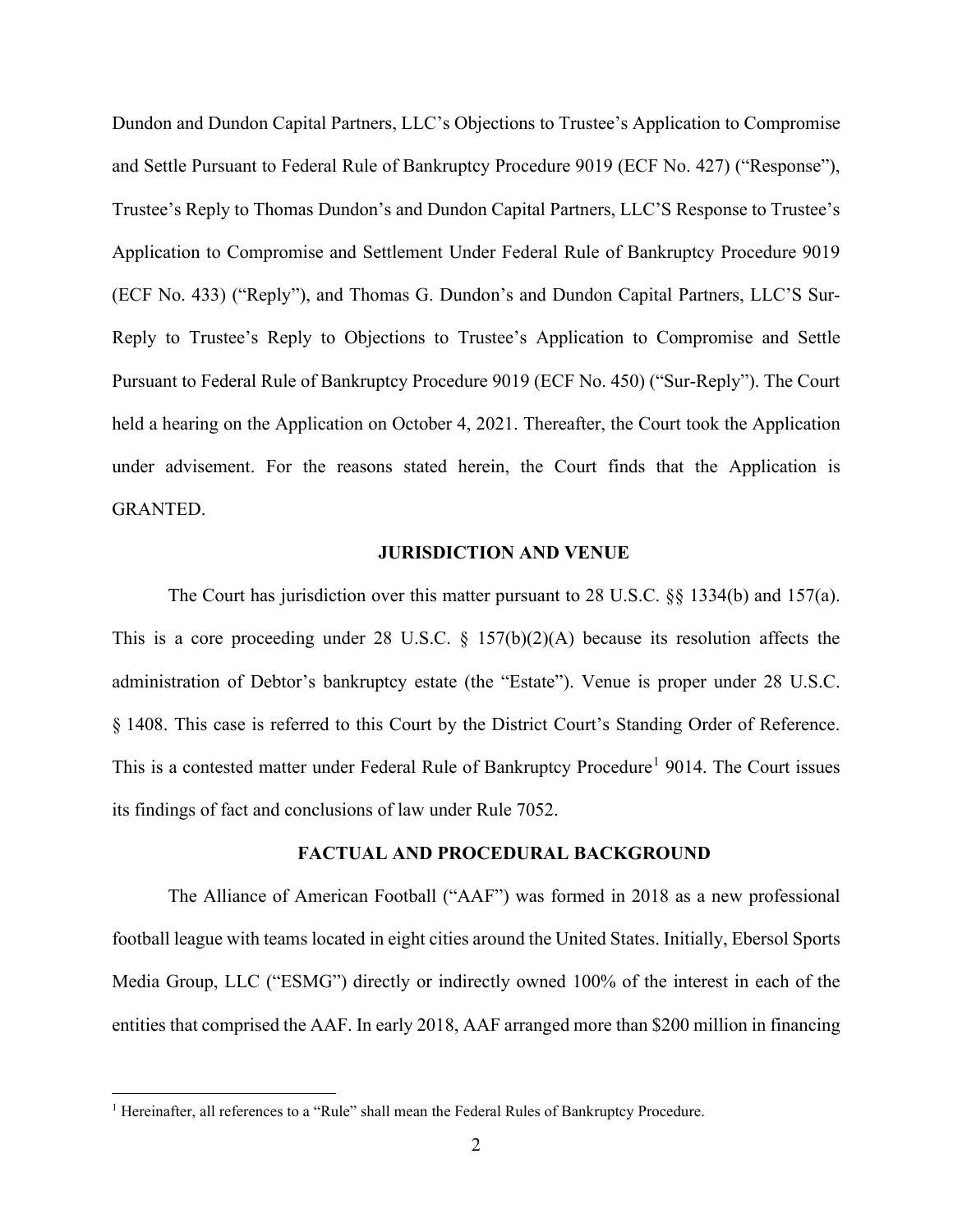through stock sales, convertible debt, and a convertible credit line. By late 2018, however, AAF received only sporadic funding by the line of credit investor. In February 2019, Thomas Dundon ("Dundon") committed additional funding to the AAF in exchange for full control of ESMG's board of directors and AAF's business decisions.

After hiring players, hosting pre-season training camps, and playing eight out of ten first season football games, AAF suspended its operations on April [2](#page-2-0), 2019.<sup>2</sup> On April 10, 2019, Colton Schmidt and Reggie Northrup (collectively, "Lead Plaintiffs") filed a Putative Class Action Complaint for Damages against AAF, Dundon and Charles Ebersol ("Ebersol") in the Superior Court of the State of California, County of San Francisco. On April 17, 2019, co-defendants AAF Players, LLC; AAF Properties, LLC; Legendary Field Exhibitions, LLC; and Ebersol Sports Media Group, Inc. (hereinafter referred to as "AAF Defendants") each filed a chapter 7 bankruptcy case in this Court. After a hearing on July 3, 2019, the Court substantively consolidated all of the AAF Defendants' bankruptcy cases into one lead case numbered 19-50900-cag (ECF No. 150).

Post-petition, Lead Plaintiffs' Putative Class Action Complaint for Damages was removed to the United States District Court for the Northern District of California and transferred to the United States District Court for the Western District of Texas. On July 23, 2019, the Texas Western District Court referred Lead Plaintiffs' lawsuit against AAF, Dundon, and Ebersol to this Court, which is styled as Adv No. 19-05053-cag ("AAF Adversary"). The AAF Adversary asserts the following claims against the following parties<sup>[3](#page-2-1)</sup>:

<span id="page-2-1"></span><span id="page-2-0"></span><sup>&</sup>lt;sup>2</sup> Colton Schmidt and Reggie Northrup contend Dundon solely and personally caused AAF to suspend its operations. <sup>3</sup> After the AAF Adversary was transferred to this Court, Dundon and Ebersol filed a series of motions to dismiss the allegations Lead Plaintiffs asserted against them. (ECF Nos. 29, 38-40, 46, 94). Described below are the outstanding claims in the AAF Adversary as of the date of entry of this order.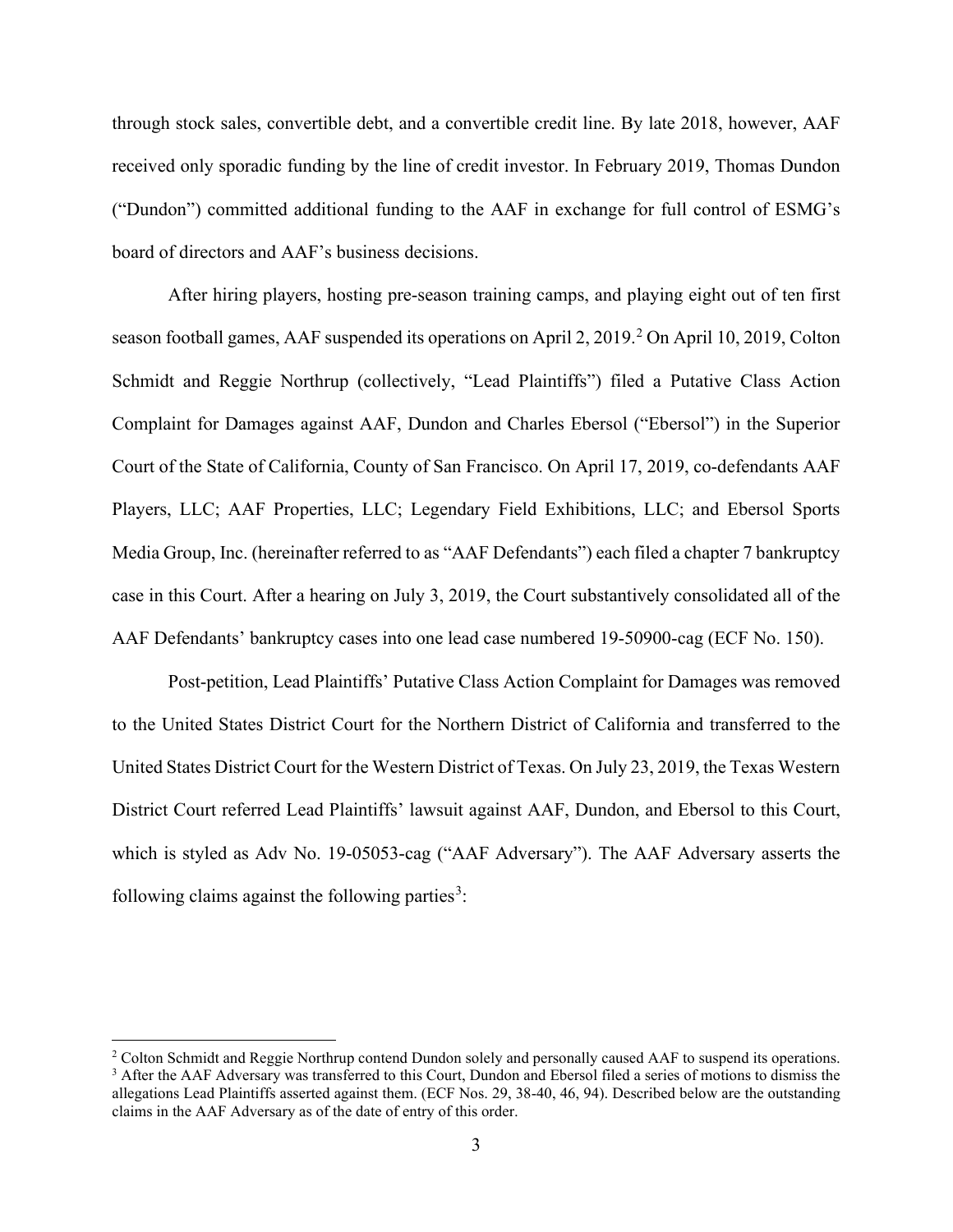- **Chapter 7 Bankruptcy Estate:** breach of contract, breach of implied covenant of good faith and fair dealing, promissory estoppel, California Business and Professions Code § 17200 *et seq.*, fraud, and promissory fraud.
- **Ebersol**: promissory estoppel, fraud, and promissory fraud.
- **Dundon**: fraud and promissory fraud.

(Adv. No. 19-05053-cag, ECF Nos. 82, 128).

In addition to filing their Putative Class Action Complaint that resulted in the AAF Adversary, Lead Plaintiffs filed a putative proof of claim in this case (Claim No. 214) ("Putative Class Claim"). The Putative Class Claim seeks more than \$673 million in actual and exemplary damages based on theories in contract, quasi-contract, common law, and statutory tort actions. (*Id*.). Additionally, the Putative Class Claim includes breach of contract claims for players' wages under the SPA which Lead Plaintiffs contend are entitled to priority under  $\S 507(a)(4)$  of the Code. (*Id*.).

Trustee objected to the Putative Class Claim (ECF No. 270) ("Trustee Claim Objection"). The Trustee Claim Objection argued, in part, that unpaid player wages under the SPA were not entitled to priority under  $\S$  507(a)(4). The Trustee Claim Objection also alleged Schmidt and Northrup's failure to certify a class before filing a proof of claim meant a class could not be certified to effectuate a class action lawsuit in the AAF Adversary.

The Court consolidated the Trustee Claim Objection with the AAF Adversary (ECF No. 276). Thereafter, the parties commenced phased class discovery in the AAF Adversary. In his Application, Trustee states he "collected, reviewed, and produced nearly 25,000 pages of documents, including the Standard Player Agreement ("SPA"), Standard Commercial Lease, and Alternative League Release for each player signed to an AAF contract." (ECF No. 424, ¶ 31).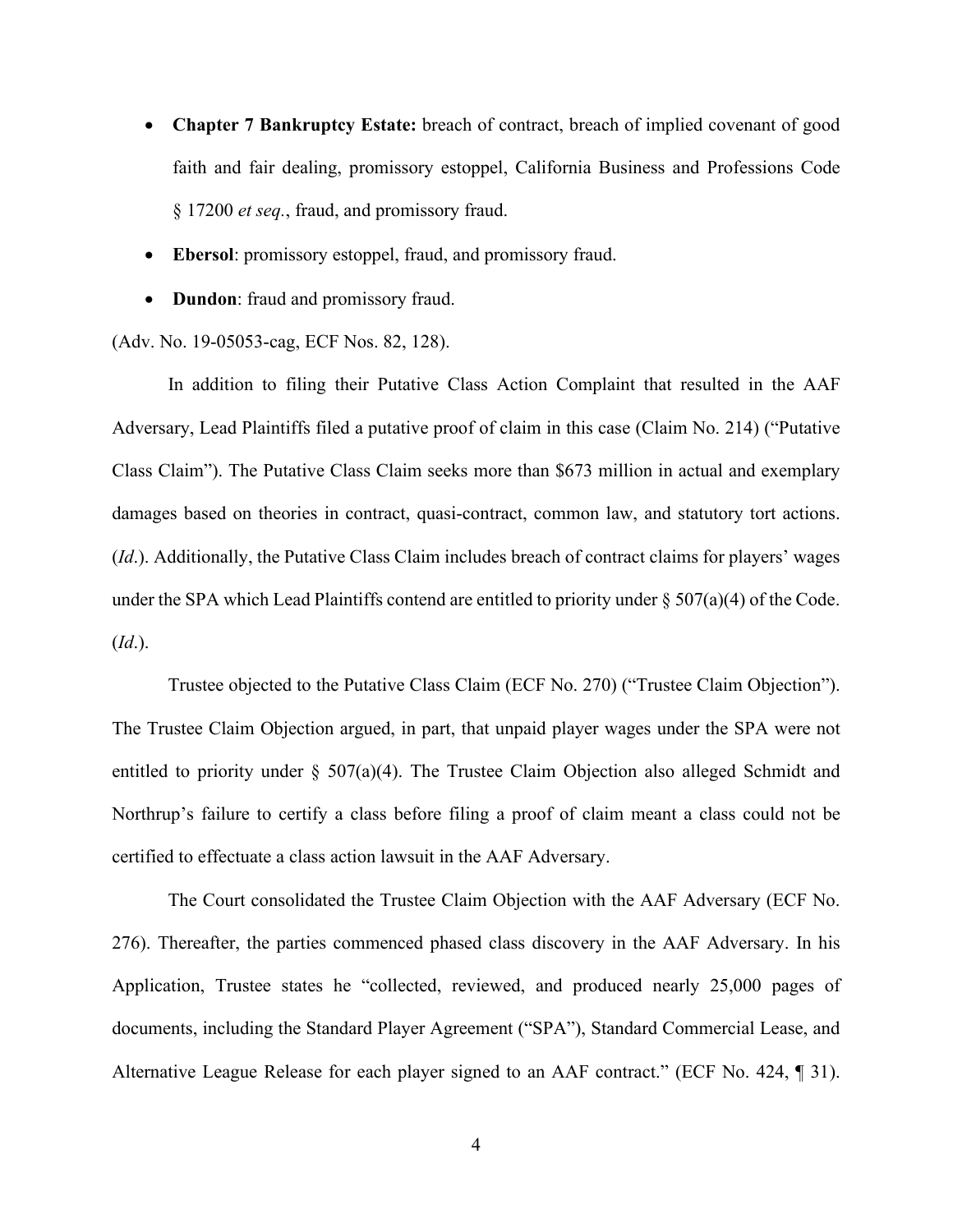After learning additional information in the first phase of discovery, Trustee filed this Application to propose a settlement of all of Lead Plaintiffs' claims in the AAF Adversary against Debtors and Ebersol. The proposed settlement class is comprised of "all players who signed a 'Standard Player Agreement' with AAF Players, LLC and who were on an active AAF Team roster as of April 2, 2019, including players, if any, on injured reserve" (Adv. No. 19-05053-cag, ECF No. 175, Exh. A, ¶ 1(h)) ("Settlement Players Class" or "Players"). The Settlement Players Class—which contains approximately 416 members—is certified as a class solely for the purposes of resolving claims against the Estate and Ebersol.

The essential terms of the settlement agreement are as follows: each member of the Settlement Players Class who does (i) not opt out and (ii) timely completes and returns the proof of claim form including all information required pursuant to the order approving settlement will be eligible to receive:

- An allowed claim for \$13,650.00 entitled to priority under 11 U.S.C.  $\S 507(a)(4)$  to be treated and disbursed pursuant to the Trustee's ordinary practices;
- A general unsecured claim for \$180,000.00 representing the second and thirdyear base compensation under the Standard Player Agreement, subordinated to other general unsecured claims (not including the Class Proof of Claim filed at 214-2) filed before August 15, 2019 and any later filed claim approved and allowed by Court order, to the extent and in the amount such other claims are allowed claims and are not withdrawn; and
- Lead Plaintiffs will receive an additional general unsecured claim in the amount of \$135,000 that is not subordinate to, but will receive pro rata distribution, if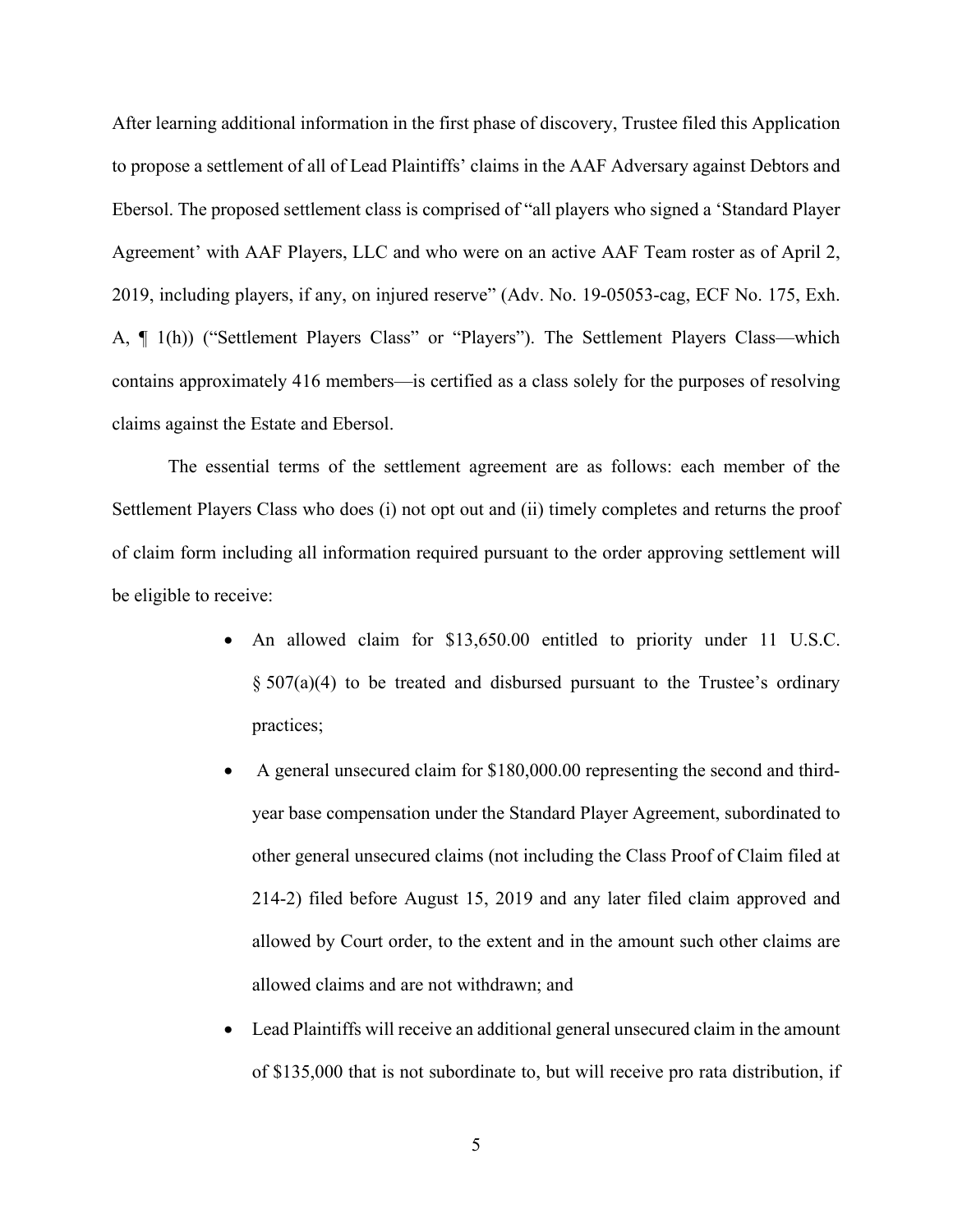any, at the same time and with the same rank as other general unsecured claims. This is in recognition of the timely filing of their claims, and that the Lead Plaintiffs acted for and on behalf of the settlement class on their own time at their own expense.

(ECF No. 424). The Settlement also includes a clause providing that Lead Plaintiffs and the Settlement Players Class assign to the Estate their rights and interests in "any and all claims against the Debtor and Ebersol and their right to recovery of damages recoverable against Dundon specifically for the amounts not paid under the Standard Player Agreements . . ." (*Id.*). The Settlement does not resolve any of Lead Plaintiffs' claims against Dundon. (*Id*.).

On August 24, 2021, Lead Plaintiffs, Trustee, and Ebersol filed in the AAF Adversary their Joint Motion to (1) Preliminarily Approve the Settlement Agreement; (2) Grant Class Certification Pursuant to Settlement Agreement; (3) Appoint Class Counsel and Class Representatives Pursuant to Settlement Agreement; (4) Approve the Form and Manner of Notice to Class Members; (5) Set a Deadline for Objections to the Settlement; and (6) Schedule a Hearing for the Final Consideration and Approval of the Settlement (Adv. No. 19-05053-cag, ECF No. 175) ("Rule 23 Motion"). The Rule 23 Motion sought preliminary approval of the Settlement Agreement at issue here. In an oral ruling on October 1, 2021, the Court granted preliminary approval of the Settlement Agreement, along with preliminary class certification for the purposes of settlement, under Federal Rule of Civil Procedure 23.

Now, the Court must consider whether to approve the Settlement Agreement submitted by Trustee, Lead Plaintiffs, and Ebersol. If the Court approves the Application, then the attached Settlement Agreement will be circulated to the Settlement Players Class through the processes prescribed by Class Counsel in the AAF Adversary.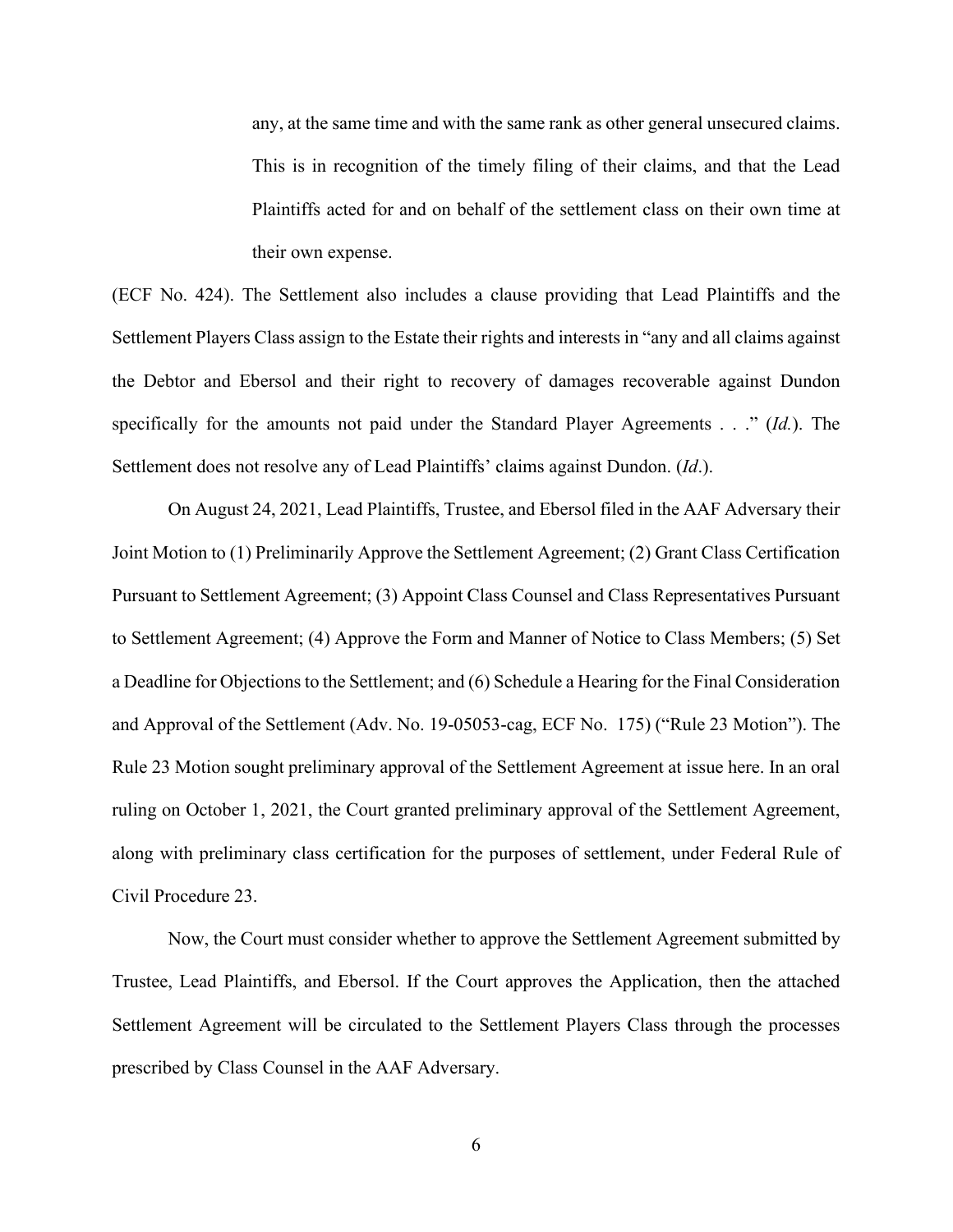### **ANALYSIS**

Under Rule 9019, the Court may approve a trustee's application for settlement. *Am. Can. Co. v. Herpel (In re Jackson Brewing Co.)*, 624 F.2d 599, 602 (5th Cir. 1980). A compromise must be "fair, equitable and in the best interest of the estate." *Id*. The court "must compare the 'terms of the compromise with the likely rewards of litigation.'" *Id*. When considering a settlement agreement, Fifth Circuit precedent requires the Court to consider the following factors:

(1) the probability of success in litigating the claim subject to settlement, with due consideration for the uncertainty in fact and law; (2) the complexity and likely duration of litigation and any attendant expense, inconvenience, and delay; and (3) all other factors bearing on the wisdom of the compromise.

*Id*. With respect to the third factor, the Fifth Circuit has stated that Court should consider (i) "the best interests of the creditors, 'with proper deference to their reasonable views'"; and (ii) "'the extent to which the settlement is truly the product of arms-length bargaining, and not of fraud or collusion.'"*Cadle Co. v. Mims (In re Moore)*, 608 F.3d 253, 263 (5th Cir. 2010). The Court will address each factor in turn.

## **I. The Probability of Success in Litigation With Due Consideration for the Uncertainty in Fact and Law**

## **A. Resolution of Trustee's Claim Objection**

The litigation between Trustee and Lead Plaintiffs included an objection to the Putative Class Claim that was consolidated with the AAF Adversary. If the Court approves the Application, Trustee's Claim Objection will be resolved in its entirety. Trustee's Claim Objection contends that Lead Plaintiffs cannot certify a class for litigation or claims purposes here because Lead Plaintiffs failed to certify the class pre-petition. (ECF No. 270). Further, Trustee's Claim Objection contends Lead Plaintiffs cannot certify a class under Rule 7023, generally, because the claim does not satisfy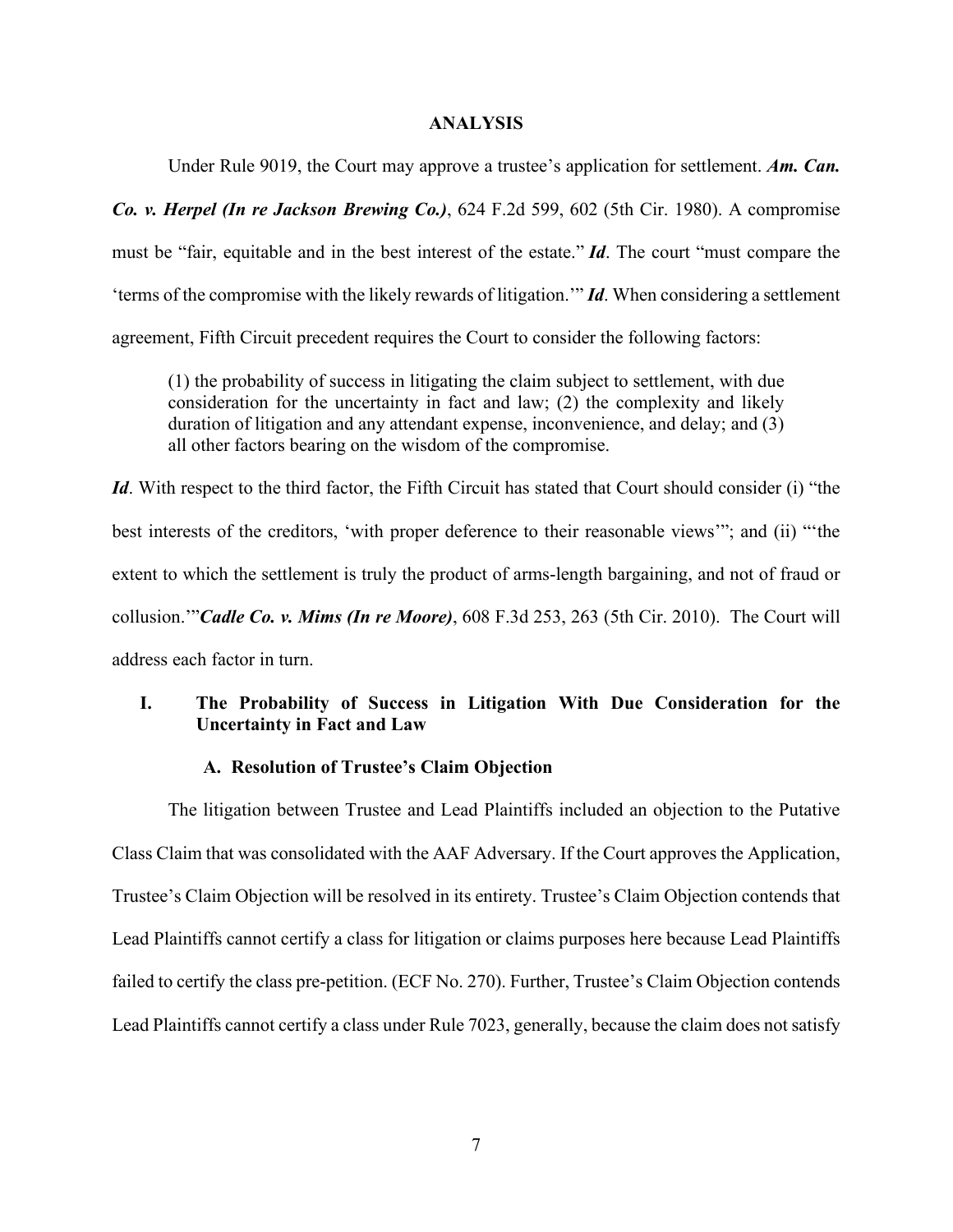the class certification prerequisites.<sup>[4](#page-7-0)</sup>

Trustee's Application acknowledges that the issue of whether Lead Plaintiffs can certify a class post-petition is an unsettled issue of law in the Fifth Circuit. *Compare Kahler v. FIRSTPLUS Financial, Inc. (In re FIRSTPLUS FINANCIAL, INC.)*. 248 B.R. 60, 70–72 (Bankr. N.D. Tex. 2000) (holding a putative representative of a proposed class could not be viewed as an "authorized agent" with authority to file a proof of claim on behalf of the class) *with In re Vanguard Nat. Res. LLC*, 17-30560, 2017 WL 5573967, at \*4 (Bankr. S.D. Tex. 2017) (allowing a putative representative to file a conditional class proof of claim on behalf of a prospective putative class). As such, Trustee contends there would be uncertainty in litigating his claim objection.

Moreover, Trustee's Application provides that his Claim Objection was filed before the parties engaged in phase one of discovery in the AAF Adversary. Through discovery, Trustee learned that Players Settlement Class received only eight of ten installments due in the first contract year. Trustee also learned that a substantial number of former players may not have received notice of the bankruptcy case at the addresses provided to the BNC Notification Center. Discovery also revealed Players may have refrained from filing proofs of claim because they believed Schmidt and Northrup would advance the group's claims. (ECF No. 424, ¶ 55). Accordingly, Trustee concludes "these matters appearing through Phase 1 discovery undermine some of the contentions fundamental to Trustee's procedural objections." (*Id*, at ¶ 56).

The Court has already permitted preliminary class certification under Rules 7023(a)(3) and (b)(3) in the AAF Adversary. In a prior ruling, the Court found numerosity, commonality,

<span id="page-7-0"></span><sup>4</sup> Trustee's Claim Objection also contended that Lead Plaintiffs improperly classified installment payments due under the SPAs as a priority wage claim under  $\S 507(a)(4)$ , and that Lead Plaintiffs future damages were limited to one year under § 502(b)(7). (*Id*.). Dundon raises the same arguments in his Response and Sur-Reply. The Court will address those arguments below.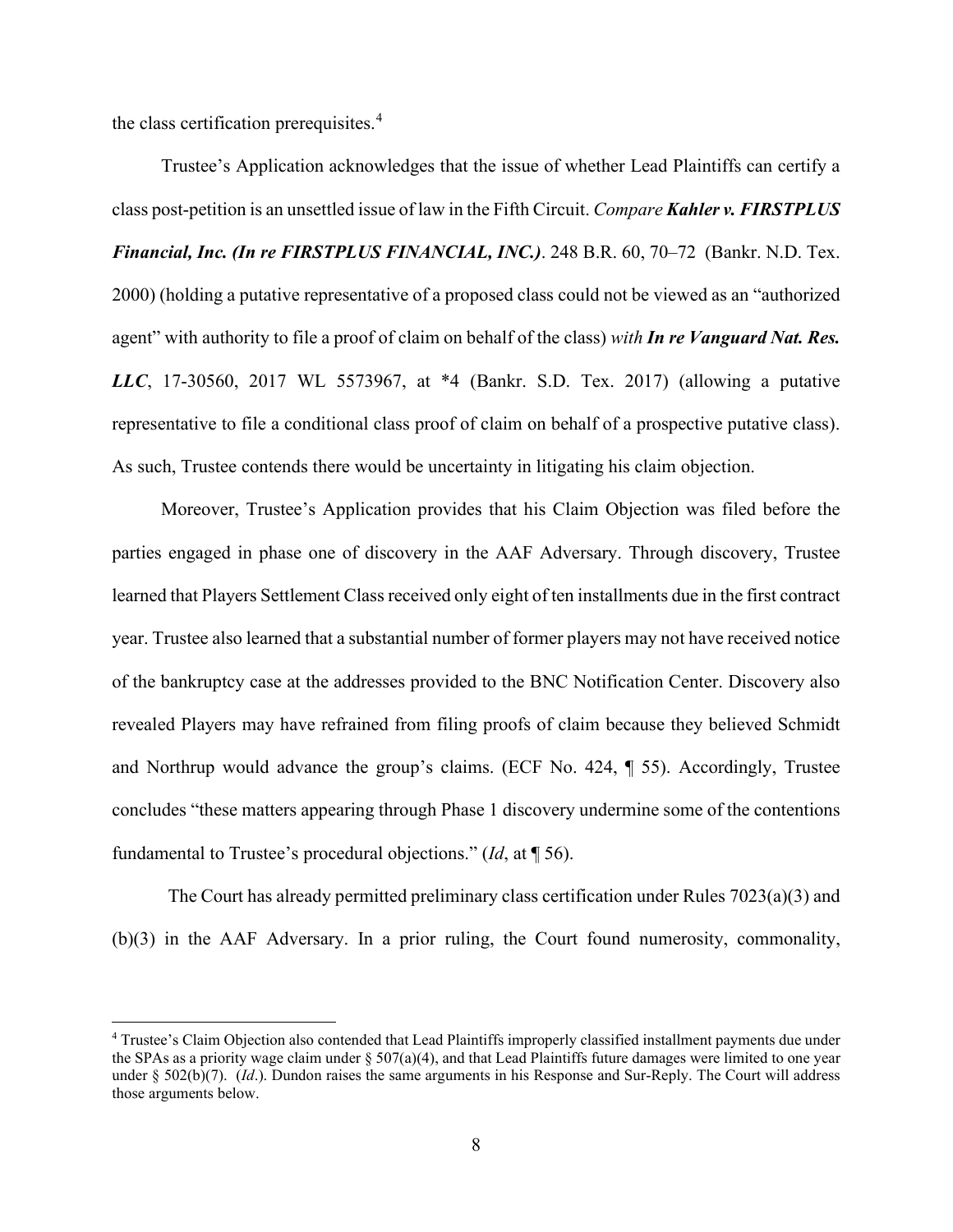typicality, and adequacy of representation were satisfied. (Oral Ruling in Adv. No. 19-05053-cag, October 1, 2021). The Court also found that there were questions of law and fact common to class members, and that a class action is superior to other available methods for fairly and efficiently adjudicating the controversy. (*Id*.). Ultimately, Trustee, Schmidt, and Northrup supported preliminary class certification after the parties agreed to enter the Settlement. Trustee acknowledges his position in this Application contradicts his initial position in Trustee's Claim Objection because "the discovery and documents revealed that certain factual averments underlying the plaintiffs' contractual claims were, in fact, as plaintiffs alleged" and ran contrary to his prior understanding that Players received all ten base compensation payments for the 2019 season. (Declaration of Brian Engel in Support of Application to Approve Compromise Under Rule 9019, Trustee Exh. 11). Based on Trustee's representations, the Court finds it is appropriate to settle the portion of Trustee's Claim Objection that objects to class certification as a matter of law under Rule 7023.

## **B. Resolution of Settlement Players Class Claims Against the Estate**

The AAF Adversary includes claims against the Estate for breach of contract, breach of implied covenant of good faith and fair dealing, promissory estoppel, California Business and Professions Code § 17200 *et seq.*, fraud, and promissory fraud. Trustee's proposed Settlement would resolve all claims against the Estate, subject to final approval of the Settlement by the Settlement Players Class.<sup>[5](#page-8-0)</sup> Under the Settlement, all members of the Settlement Players Class would have an allowed claim for \$13,650.00 entitled to priority under § 507(a)(4) representing the last two payments due and owing for the 2019 season under the SPA. In addition, members of the

<span id="page-8-0"></span> $5$  On October 1, 2021, the Court issued an oral ruling that preliminarily approved the Settlement Agreement, certified the Players Settlement Class for settlement purposes only, appointed class counsel and class representatives, directed notice to be disseminated to Settlement Class Members, set a deadline for objections to the Settlement, and set a schedule and hearing for final approval of the Settlement. (Adv. No. 19-05053-cag).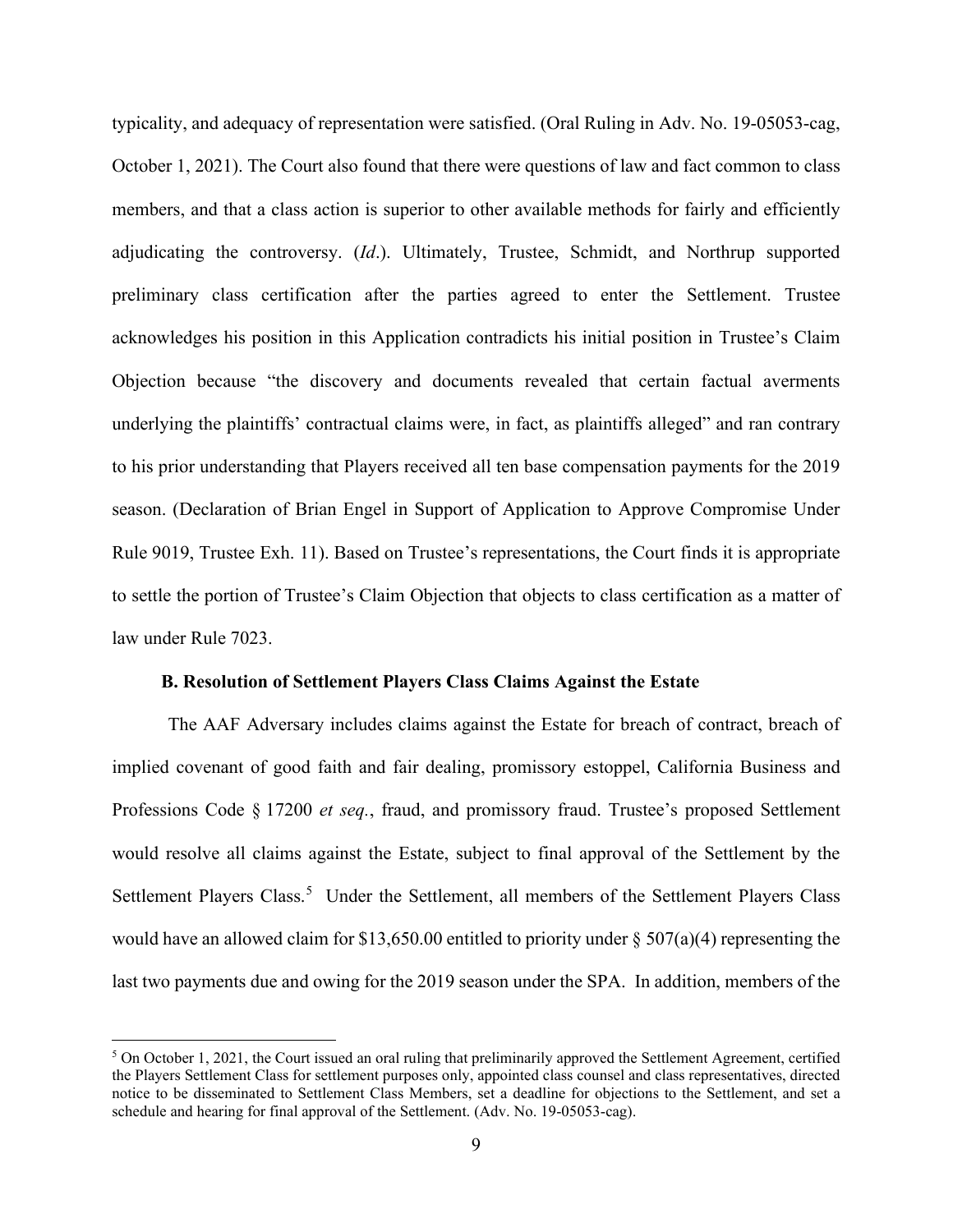Settlement Players Class would have a general unsecured claim for \$180,000.00 representing the second and third-year base compensation under the SPA, subordinated to other general unsecured claims. Schmidt and Northrup would receive an additional general unsecured claim in the amount of \$135,000 that will receive pro rata distribution, if any, at the same time and with the same rank as other general unsecured claims.

### **1. Priority Wage Claim for Remainder of 2019 Base Compensation**

The language of the SPA provides each AAF player shall receive a "base compensation rate" in each of three league years payable "in ten (10) equal payments during the applicable regular season." (Trustee's Exh. 1, p. 2). Exhibit A to the SPA includes a provision titled "Compensation and Player Category," stating:

Unless otherwise agreed to in writing, if the SPA is executed (or Player is activated) after the beginning of the regular season, Base Compensation payable to Player will be reduced proportionately and Player will be paid portions of his Base Compensation becoming due and payable after he is activated. If the SPA is terminated after the beginning of the regular season, Base Compensation payable to player will be reduced proportionately and Player will be paid portions of his Base Compensation having become due and payable up to the time of termination.

(Trustee's Exh. 1, p. 4). The parties disagree about how to interpret this provision of the SPA.

Dundon objects to giving members of the Settlement Players Class a priority wage claim of \$13,650.00 for the last two payments under the SPA for the 2019 football season. Dundon contends the players did not perform services during weeks nine and ten of the football season because AAF suspended operations and discontinued games after week eight. Because players did not play football for weeks nine and ten, Dundon argues they did not "earn" any wages that would result in eligibility for a priority claim under  $\S 507(a)(4)$ . In his Sur-Reply, Dundon argues "the plain language of the SPAs contemplates proportionality and pay for play" due to the fact that Players' base compensation would be reduced proportionately if the SPA was either executed or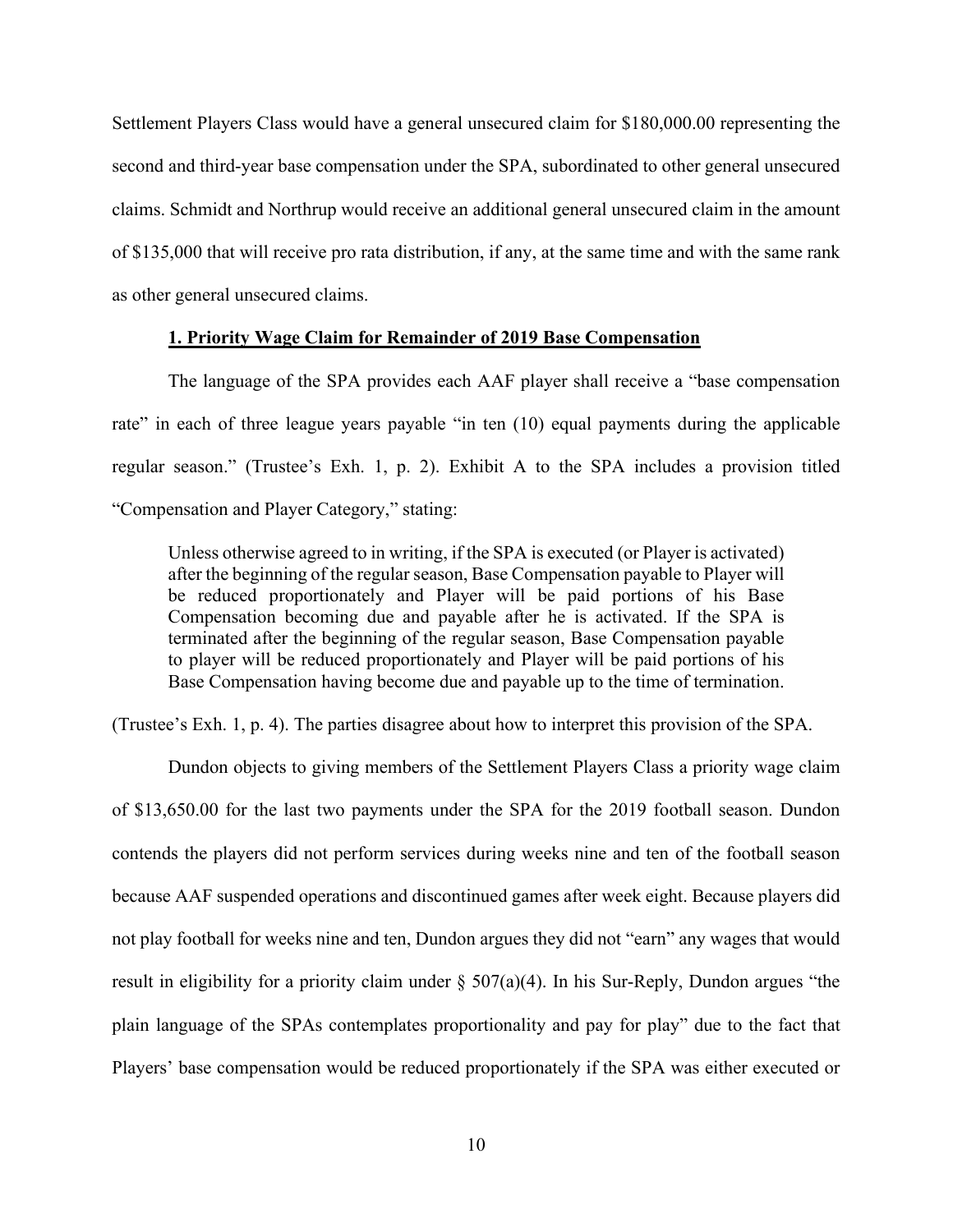terminated after the beginning of the regular reason. (ECF No. 450). Finally, Dundon's Sur-Reply notes that section 8(b) of the SPAs provide an avenue for holding pay in escrow if Players are accused of conduct that results in a morality termination. (Trustee Exh. 1, p. 9). According to Dundon, this method of escrowing funds for base compensation only for a morality termination shows that the SPAs did not include a guaranty for work not performed for termination reasons other than morality. (ECF No. 450).

Trustee contends the SPA does not condition the players' fixed gross base compensation amount for 2019 "was to be paid in installments over the course of the regular season" and "was not tied to any particular number of games paid." (Trustee Exh. 11). Trustee argues that there is no proration scheme for length of service. (*Id*.). Rather, the plain language of the SPA provides merely that the 2019 total fixed Base Compensation is \$70,000 to be paid in "ten equal installments during the applicable regular season." (Trustee Exh. 1, p. 2). Furthermore, Trustee found players had "year-round obligations to attend camps, playoff, training, and other obligations set out in the [SPA]," and those obligations were not extinguished from the time AAF suspended football operations and when it filed for bankruptcy on April 17, 2019 because AAF failed to terminate the SPAs. (Trustee Exh. 11).

Under  $\S 507(a)(4)$ , allowed unsecured claims for wages, salaries, or commissions "earned" within 180 days prior to the petition date are entitled to priority above general unsecured creditors. 11 U.S.C. § 507(a)(4). The maximum dollar limit on priority is \$13,650 for each individual. *Id*. The Bankruptcy Code does not define the term "earn." Generally, courts have found that an employee "earns" wages at the time services are performed, or the entitlement to the benefit vests, regardless of when payment is made. *In re Idearc Inc.*, 442 B.R. 513, 520 (Bankr. N.D. Tex. 2010) (citing 3 Norton Bankr. L. & Prac. 3d § 49:45 (2010)). "If an employee's right to wages arises at a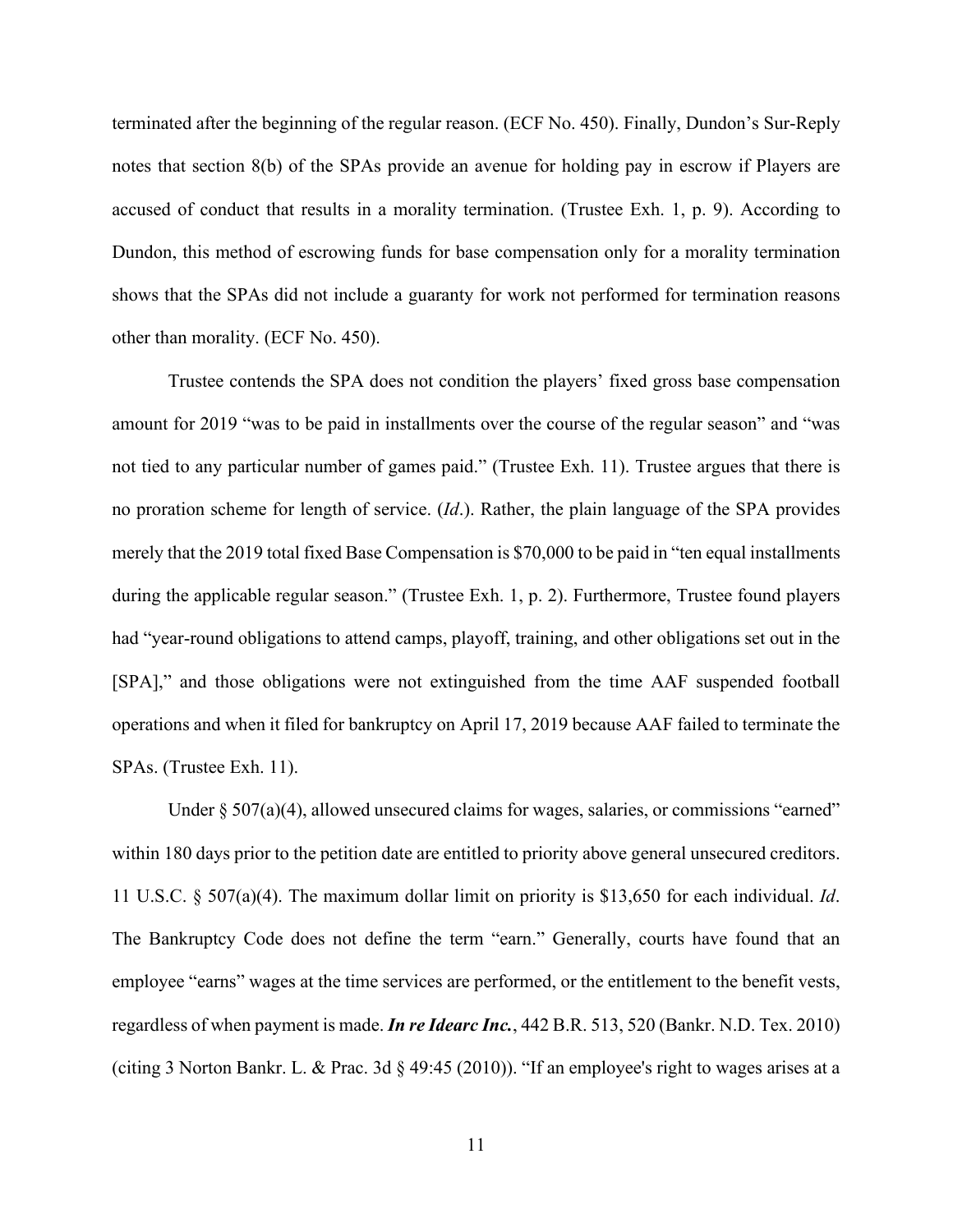particular point in time but payment is deferred until a later date, the wages are 'earned,' for priority purposes, when the right to receive payment occurs regardless of when, if ever, actual payment takes place." *Idearc,* 442 B.R. at 514.

The Court is not persuaded by Dundon's narrow interpretation of the word "earned." Here, the SPA provides the players were entitled to "an annual base compensation . . . in ten equal payments during the regular season." (Trustee's Exh. 1, p. 2). The SPA includes obligations other than playing the ten regular season games. For example, Players were required to participate in "mandatory mini-camps, preseason training camps, and all Alliance and Alliance team meetings and practice sessions and all pre-season, regular season and post-season football games." (*Id*., p. 4). Players were not allowed to "play football or attempt to play football . . . for any league, league or association of teams other than the team to which Player is allocated . . . ." (*Id*., p. 5). Stated differently, the SPAs required Players to perform various duties before, during, and after the regular season games. Hypothetically—under Dundon's characterization of how Players "earned" their wages—if AAF had filed its bankruptcy petition before starting the regular season, Players would not be eligible for compensation for participation in any of the pre-season training camps, press conferences, and practice sessions under  $\S 507(a)(4)$ .

Dundon relies primarily on two cases to support his argument: *In re Myer*, 197 B.R. 875 (Bankr. W.D. Mo. 1996) and *Matson v. Alarcon*, 651 F.3d 404 (4th Cir. 2011). Trustee contends these cases do not support Dundon's legal argument. The Court will discuss each case in turn.

First, Dundon relies on *Myer*, a case from the Bankruptcy Court for the Western District of Missouri, to support his argument that claims for "commissions a [creditor] never had a chance to earn . . ." cannot be given priority status. (ECF No. 427). In *Myer*, a sales representative asserted a priority claim under  $\S 507(a)(4)$  pursuant to a judgment received pre-petition for "lost sales"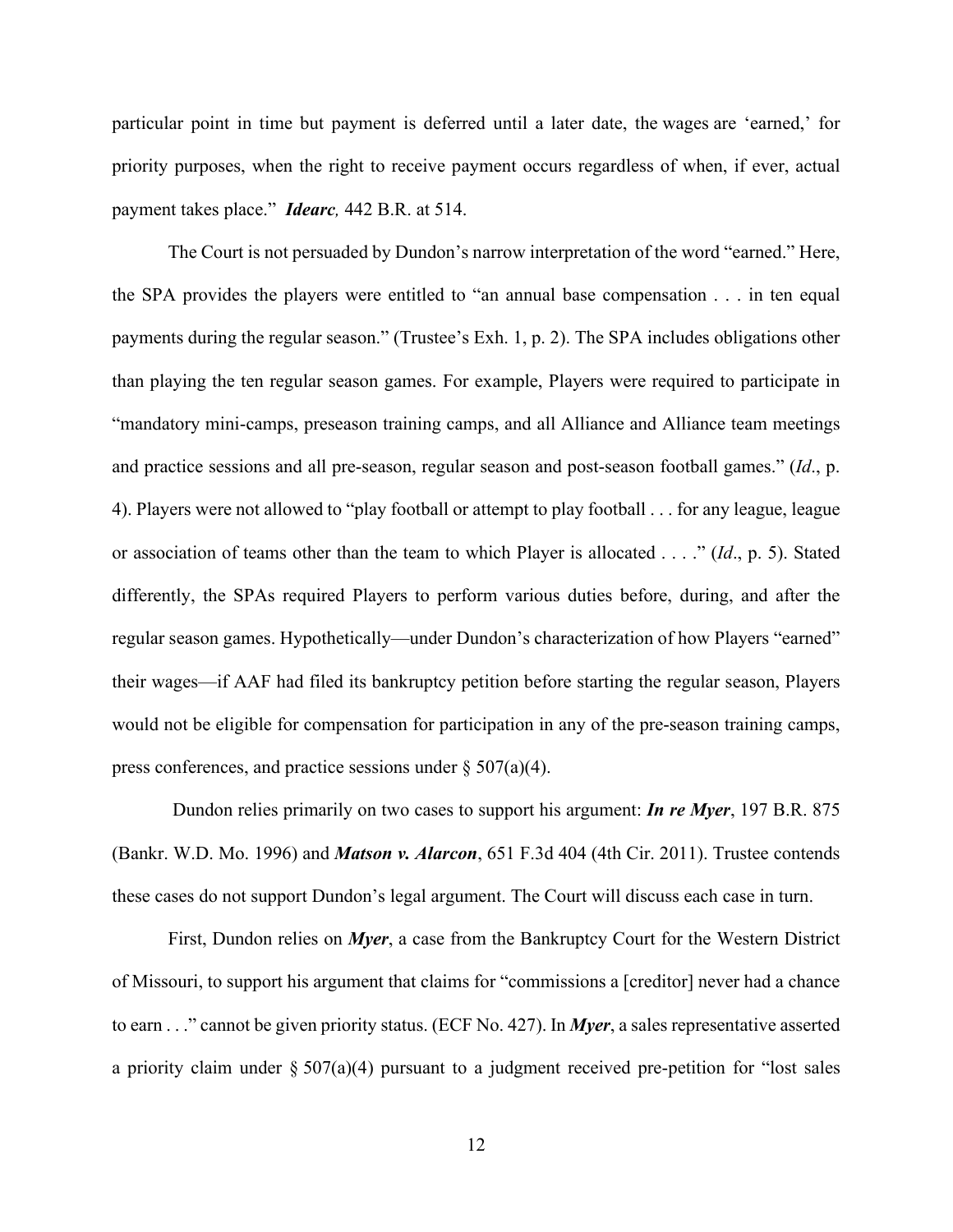commissions." *Myer*, 197 B.R. at 876. Creditor contended the amount of lost commissions should be a priority claim because it "represents services performed on behalf of the debtors." *Id*. The claim did not identify specific commissions or dates upon which creditor performed services generating alleged unpaid commissions. *Id*. The *Myer* court declined to give priority treatment to the claim, in part, because "it appear[ed] creditor claim[ed] priority not for commissions earned and unpaid, but rather for commissions he never had a chance to earn due to debtors' alleged breach of the sales representative agreement." *Id*. at 877. Moreover, the creditor in *Myer* did not prevail because creditor failed to provide evidence supporting when his alleged priority claim arose, and because his alleged priority claim was reduced to a judgment and thus already received enhanced protection for the amounts due. *Id*. The Court finds *Myer* inapposite here because the SPA does not specify that Players were paid on a commission basis for each game performed. In this case, the SPAs obligated Players to participate in practices, training camps, and games that occurred before, during, and after the regular season. (Trustee's Exh. 1, pp. 4, 5).

Next, Dundon relies on *Matson* to support his contention that "the triggering event permitting an employee to receive wages, salaries, or commissions [is] the employee's performance of their work." (ECF No. 427). *Matson* involved a trustee's objection to requested § 507(a)(4) priority treatment of a portion of severance compensation claims filed by the debtor's former employees. 651 F.3d at 406. Employees contended they "earned" their full severance pay up to the statutory maximum when they were terminated within 180 days pre-petition. *Id*. at 407. Trustee, however, argued employees had "earned" severance compensation over the entire course of their employment, and that only the portion of those claims "earned" within the 180-day period before debtor filed for bankruptcy was entitled to priority under § 507(a)(4). *Id*. The *Matson* court differentiated severance pay from earnings, determining that employees "do not 'earn' severance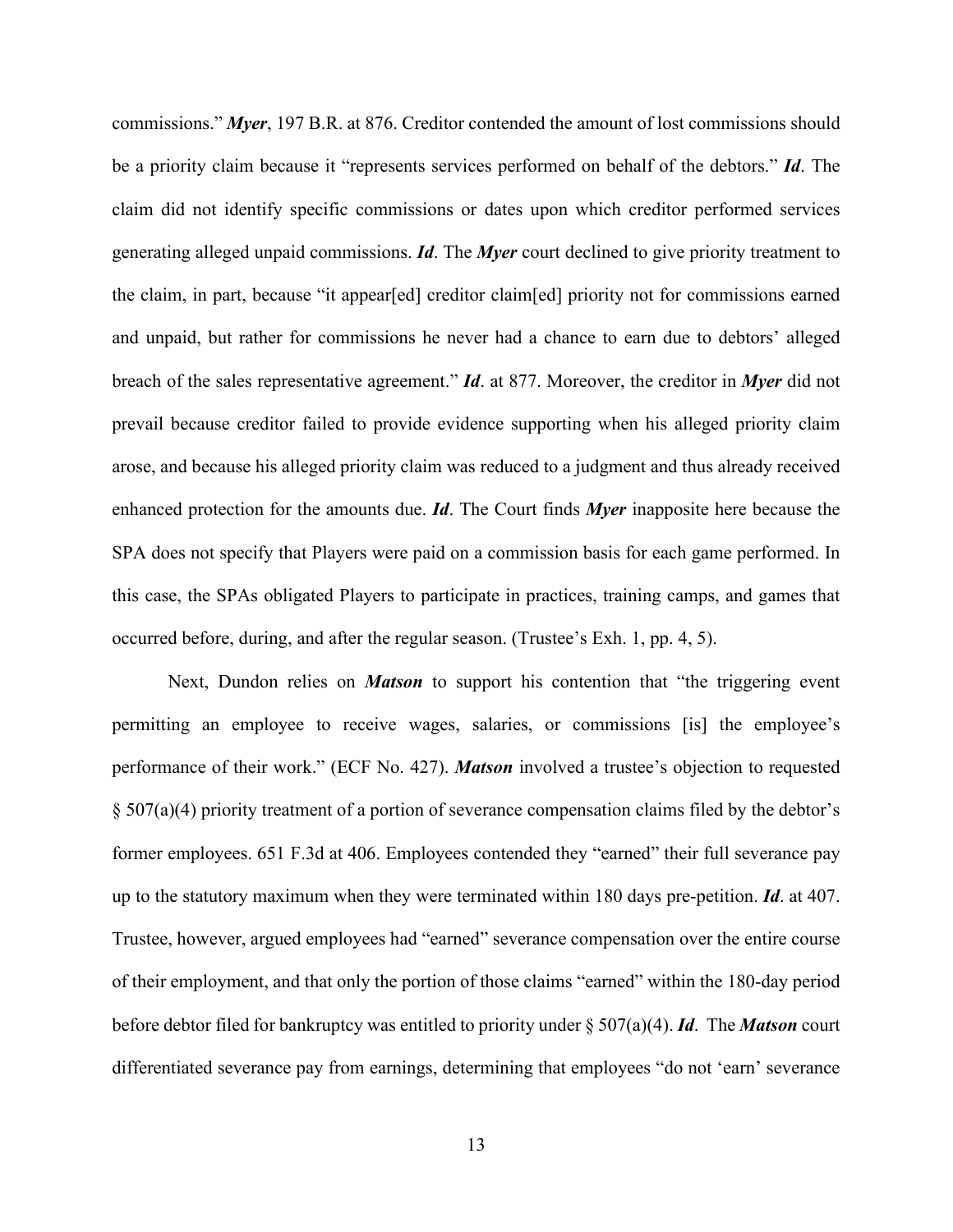pay in exchange for services rendered as they do when they 'earn' salaries, wages, and commissions." *Id*. at 409. The Fourth Circuit's holding in *Matson* is that "an employee 'earns' the full amount of 'severance pay' on the date the employee becomes entitled to receive such compensation, subject to satisfaction of the contingencies provided in the applicable severance compensation plan." *Id*.

In Trustee's Reply, Trustee contends that *Matson* supports Trustee's argument that the last two payments for the 2019 season are subject to priority treatment under  $\S 507(a)(4)$  because the Fourth Circuit observed that "earn" can mean to "receive as equitable return for work done or services rendered," or "to come to be duly worthy or entitled." *Id*. Trustee likens receiving contractual payments under the SPA to severance payments that are "within the employer's control." *Id*. Trustee argues Dundon controlled whether games would be played and whether AAF would terminate players or hold them to their contracts before filing for bankruptcy. (ECF No. 433, ¶ 21). Trustee observes that—if AAF had continued with its preexisting payroll practices the two outstanding installment payments under the SPA for the 2019 season would have been paid. (*Id*., at ¶ 22). Stated differently, Players would have received two payments between when the AAF stopped playing games on April 2, 2019, and when AAF filed for bankruptcy on April 17, 2019. (*Id*.).

The Court agrees with Trustee that the SPAs do not regulate the timing of payments. The SPAs also do not expressly indicate that each payment rendered during the season represents payment per game played. In discovery, Trustee did not find any instance in which a Player received written notification of his termination of the SPA. From April 2, 2019 (the date the league stopped playing games) through April 17, 2019 (the petition date), the Players were still under an obligation to perform the terms provided in the SPAs. For example, Players were still obligated to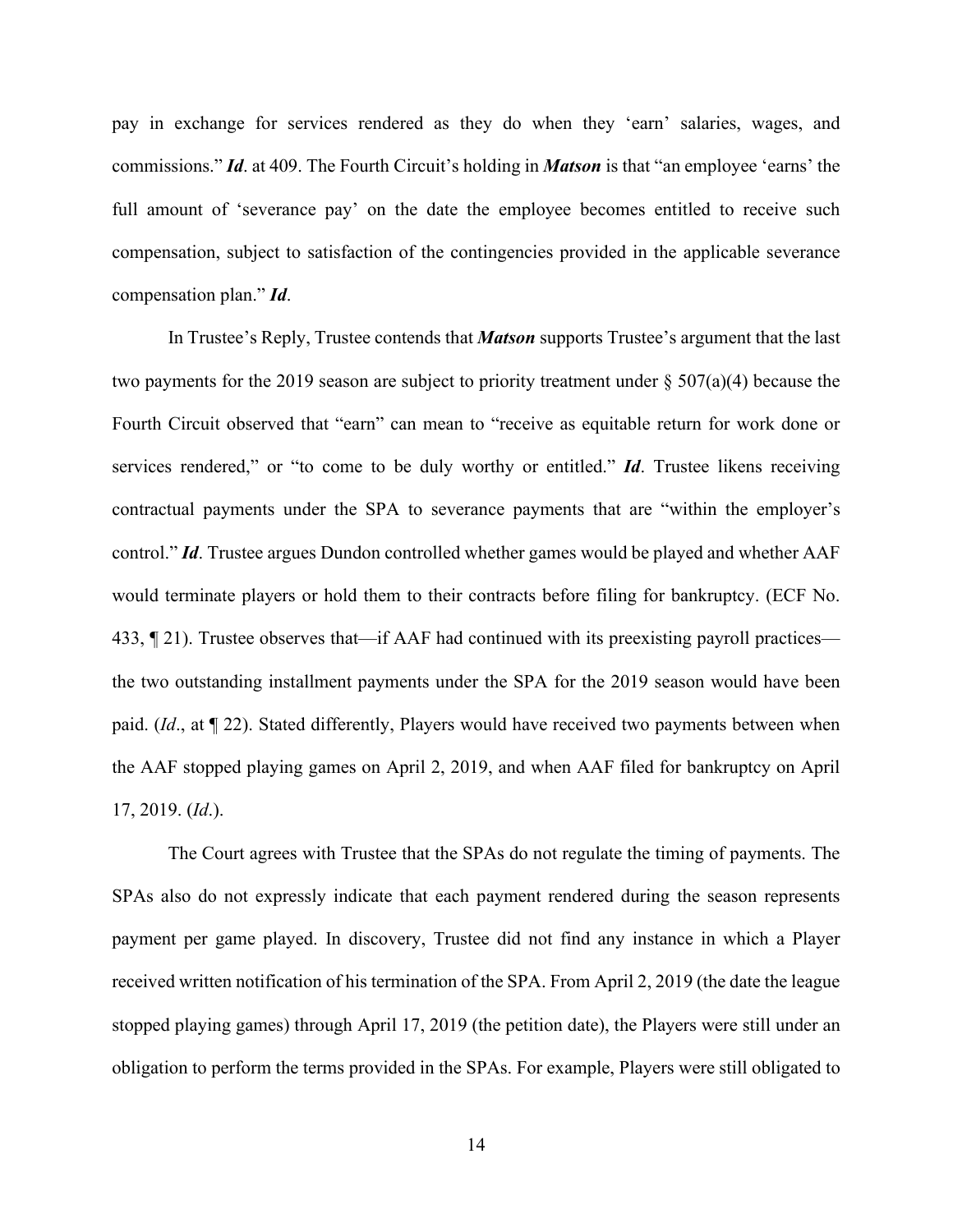"report promptly for and participate fully" in all team meetings and practice sessions. (Trustee's Exh. 2, p. 4). Players were prohibited from playing or attempting to play football for any team, league, or association of teams other than the team to which Player was allocated. (*Id*., p. 5). Although the league cancelled games, Players' obligations under the SPAs entailed more than playing football games. Because Plaintiffs remained subject to the terms of the SPA of which Debtor did not terminate pre-petition, the Court concludes it is appropriate for the Settlement to treat the last two payments due for 2019 under the SPA as a priority wage claim under  $\S 507(a)(4)$ .

#### **2. Unsecured Claim for 2020 and 2021 Base Compensation**

Dundon objects to allowing the Players to each have a general unsecured claim for \$180,000.00, subordinated to other general unsecured claims. Dundon argues the SPAs are not guaranteed money contracts that would entitle the Players to any funds beyond the first season. (ECF No. 427). Moreover, Dundon alleges that § 502(b)(7) limits damages arising "from the termination of an employment contract" to one year following the earlier of the petition filing or "the date the employer directed the employee to terminate, or such employee terminated, performance under such contract," "plus any unpaid compensation due under such contract, without acceleration, on the earlier of such dates." 11 U.S.C. § 502(b)(7).

In the Application, Trustee concludes that AAF never terminated the SPAs. *See Affidavit of Brian Engel*, Trustees Exh. 11 ([A]lthough AAF apparently suspended football operations it continued to have some operations, was looking at restructuring in Chapter 11 and did not terminate the player agreements at that time."). Moreover, Trustee's Application argues that under §§ 365(d)(1) and (g), the Settlement Players Class' SPAs were deemed rejected and breached as of June 16, 2019 because Trustee did not take any action to assume the SPAs within sixty days of the Petition Date. Conversely, Dundon argues that claims for the 2021 season are unviable because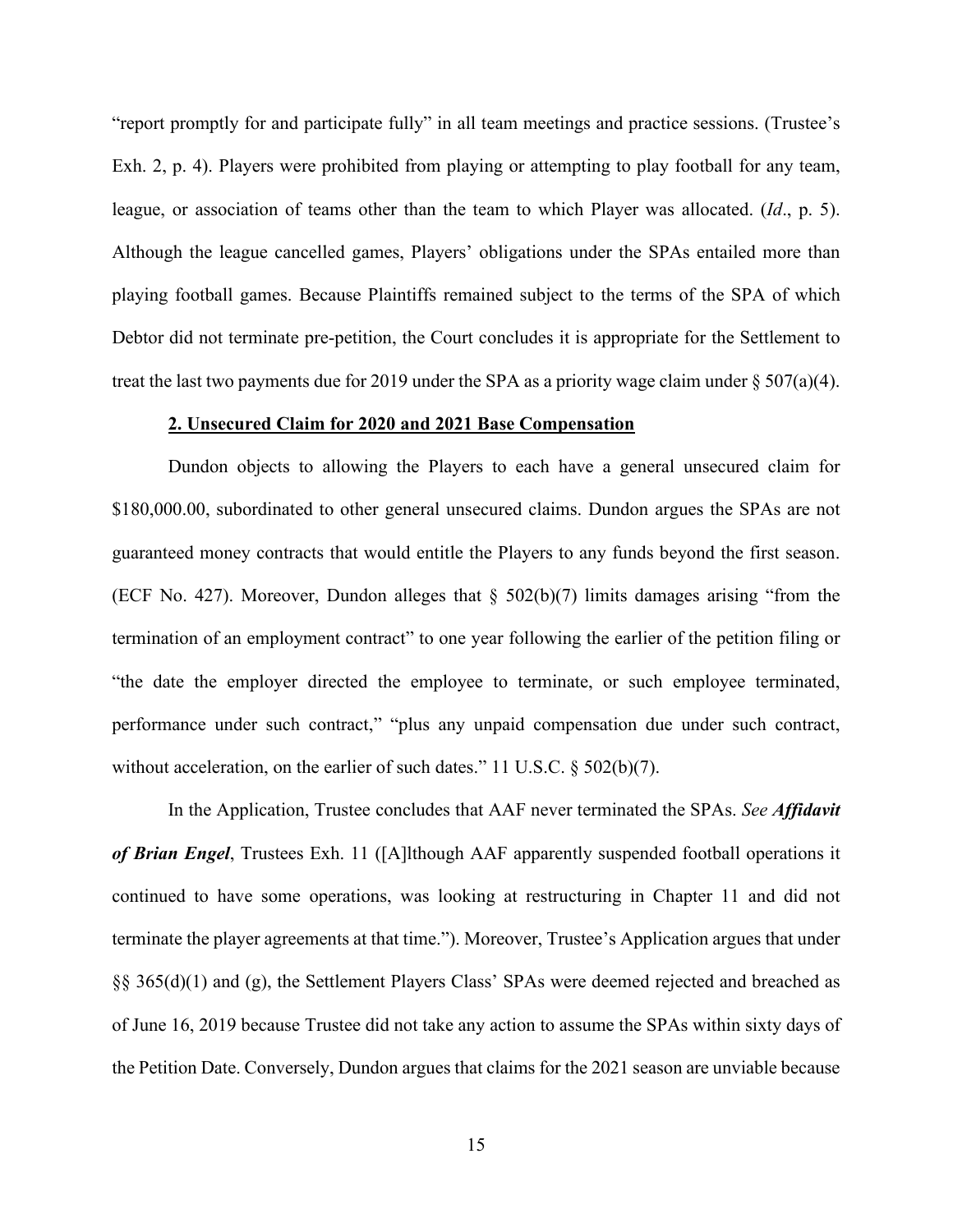§ 502(b)(7) limits damages to one year following the earlier of the petition date or the "the date the employer directed the employee to terminate, or such employee terminated, performance under such contract." Dundon does not substantiate who terminated the SPAs or when the SPAs were terminated.

Based on the evidence and argument, the Court finds that awarding each member of the Settlement Players Class a general unsecured claim for \$180,000 representing the second and third-year base compensation—a claim that would be subordinated to any claim properly held by Dundon, DCP, and any other unsecured creditor—is a reasonable outcome. Trustee has sufficiently demonstrated he exercised sound business judgment in negotiating the terms of the Settlement. For example, Trustee testified at the hearing on this Application that "there is \$3.9 million in the Estate now, and it is unlikely the Players will ever see the money for their subordinated unsecured claim." Trustee was able to negotiate on behalf of the Estate "an assignment of any of Plaintiffs' claims against Charles Ebersol and of all claims under the [SPAs]" in exchange for a subordinated unsecured claim. The Court concludes this portion of the settlement is "fair and equitable" and "in the best interests of the estate." *Protective Comm. For Indep. Stockholders of TMT Trailer Ferry, Inc. v. Anderson*, 390 U.S. 414, 424 (1968).

### **II. Complexity and Likely Duration of Litigation**

Trustee's Application contends that *Jackson Brewing Co.* factor two supports approval of the Settlement because the AAF Adversary has a complex combination of common law, statutory, and contract claims that could be applied to multiple differently situated defendants. Trustee informs the Court that the parties have been working for two years on the question of whether class certification is proper under Rule 23. The parties have completed phase one of multi-phase discovery in the AAF Adversary. Phase one of discovery alone has resulted in transmission of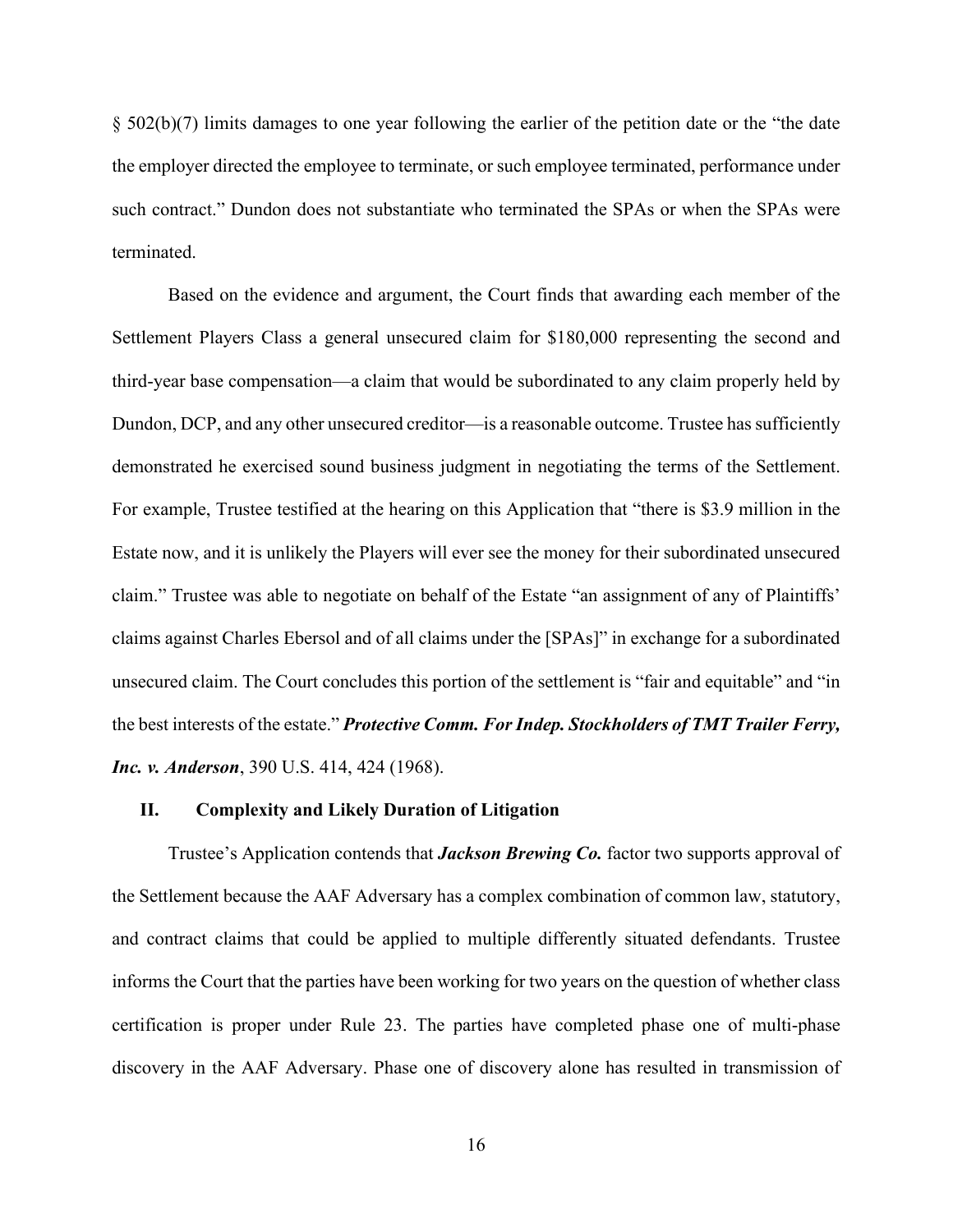25,000 pages of documents. (ECF No. 424, ¶ 31). Trustee avers, "the litigation of the complicated mix of issues in this litigation diverts the Trustee's resources from continuing to investigate and potentially pursue claims against officers and directors related to AAF's financing and against insurers." (ECF No. 424, ¶ 70). Dundon does not dispute Trustee's argument that continued litigation of the issues contemplated by the Settlement would result in drawn out, expensive litigation.

The Court has reviewed the dockets in this case and the AAF Adversary. In the AAF Adversary, the Court has ruled on multiple complex issues, including three motions to dismiss (Adv. No. 19-05053, ECF Nos. 29, 38-40, 46, 94); a jury demand (Adv. No. 19-05053, ECF No. 70); and Plaintiffs', Trustee's, and Ebersol's Joint Motion to (1) Preliminarily Approve the Settlement Agreement; (2) Grant Class Certification Pursuant to Settlement Agreement; (3) Appoint Class Counsel and Class Representatives Pursuant to Settlement Agreement; (4) Approve the Form and Manner of Notice to Class Members; (5) Set a Deadline for Objections to the Settlement; and (6) Schedule a Hearing for the Final Consideration and Approval of the Settlement (Adv. No. 19-05053, ECF No. 175).

The Court finds credible Trustee's belief that failure to settle the Settlement Players Class' claims against Ebersol and the Estate would "almost certainly deplete available Estate funds and make it impossible for the Debtors' Estate to bring any additional claims it may have." (ECF No. 424, ¶ 41). The Declaration of Randolph N. Osherow in Support of Application to Approve Settlement Compromise Under Rule 9019 declares, "the settlement on the terms proposed likely represents the only chance that the Estate will have to settle with the Plaintiffs in this litigation, or to prevent defense costs from consuming most of what remains in the Estate." (Trustee Exh. 10). The Declaration of Brian S. Engel in Support of Application to Approve Compromise Under Rule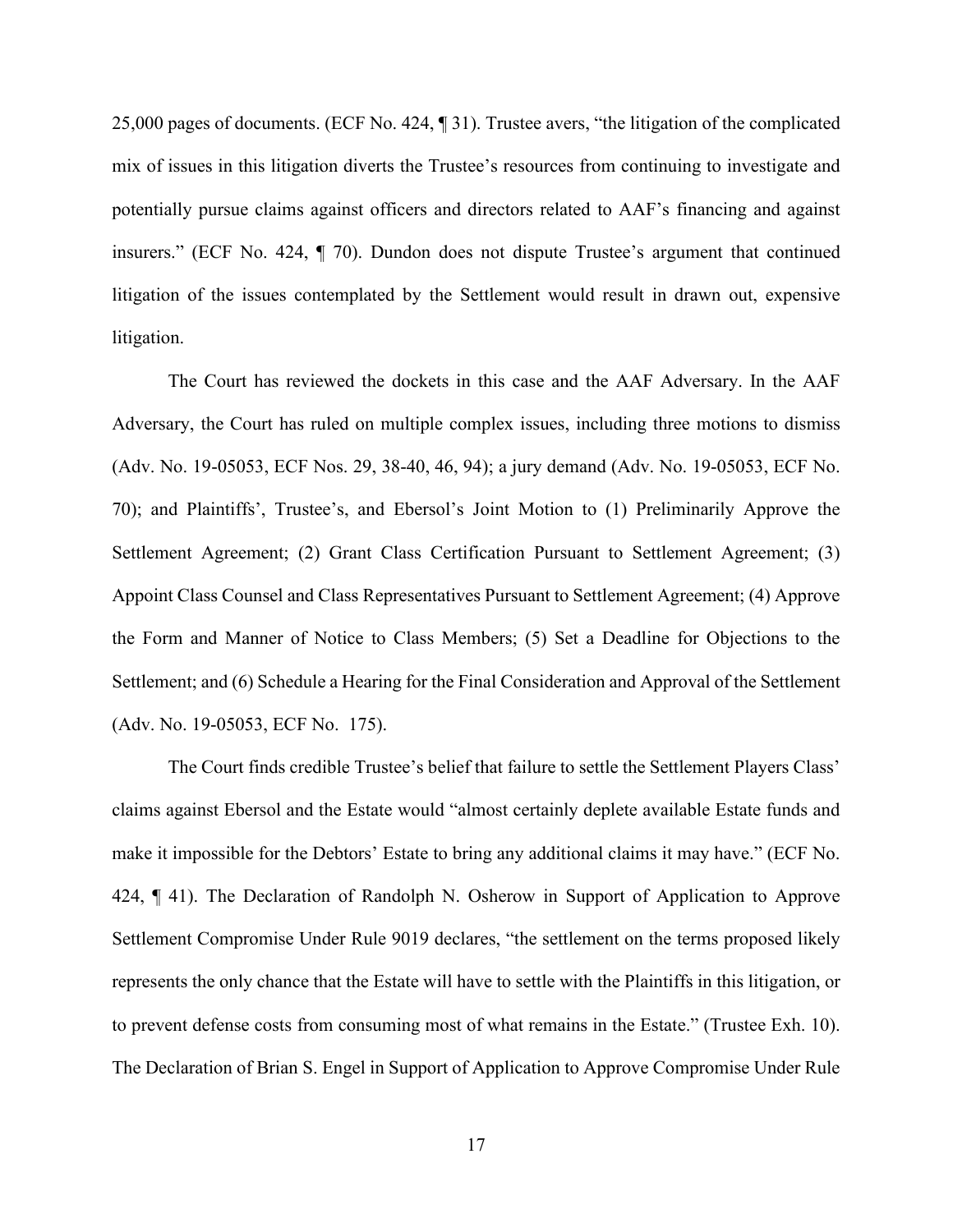9019 declares, "if the Estate was required to remain in litigation, higher priority administrative claims stemming from defense costs would likely consume a large portion, if not all of the remaining current Estate funds, which are just less than \$4 million." (Trustee Exh. 11). The Estate has limited funds to pay creditors, and protracted litigation would "create administrative claims that would substantially reduce, and maybe even consume the remaining Estate." (Trustee Exh. 10). Therefore, the Court is satisfied that factor two is met.

## **III. All Other Factors, Including Creditor Support for the Settlement and Extent to Which Settlement is Arm's-Length Bargaining**

For factor three of the *Jackson Brewing Co*, test to be met, the Court must consider "all other factors bearing on the wisdom of the compromise." *Cadle Co. v. Mims (In re Moore)*, 608 F.3d 253, 263 (5th Cir. 2010). The "other factors" include (i) "the best interests of the creditors, 'with proper deference to their reasonable views'"; and (ii) "'the extent to which the settlement is truly the product of arms-length bargaining, and not of fraud or collusion.'" *Id*.

Trustee's Application argues that the third *Jackson Brewing Co.* factor is met because, on the whole, the Settlement proposes to solve many issues in the bankruptcy. For example, the Settlement recognizes that only eight of the ten base compensation installments were made in year one of the SPA and addresses the fact that it is unlikely all former players received notice of the bankruptcy through the BNC mailing. Trustee opines that the Settlement's allowance of a claim for unliquidated base compensation for years two and three as a general unsecured claim subordinated to the claims of trade creditors is a fair result, because these "out-year" claims will only receive a distribution in the event of a surplus Estate. Trustee concludes he has proposed the Settlement in his sound business judgment.

Dundon disagrees that the Settlement is appropriate under factor three. In particular, Dundon argues the Settlement involuntarily alters the priority of Dundon and DCP's claims by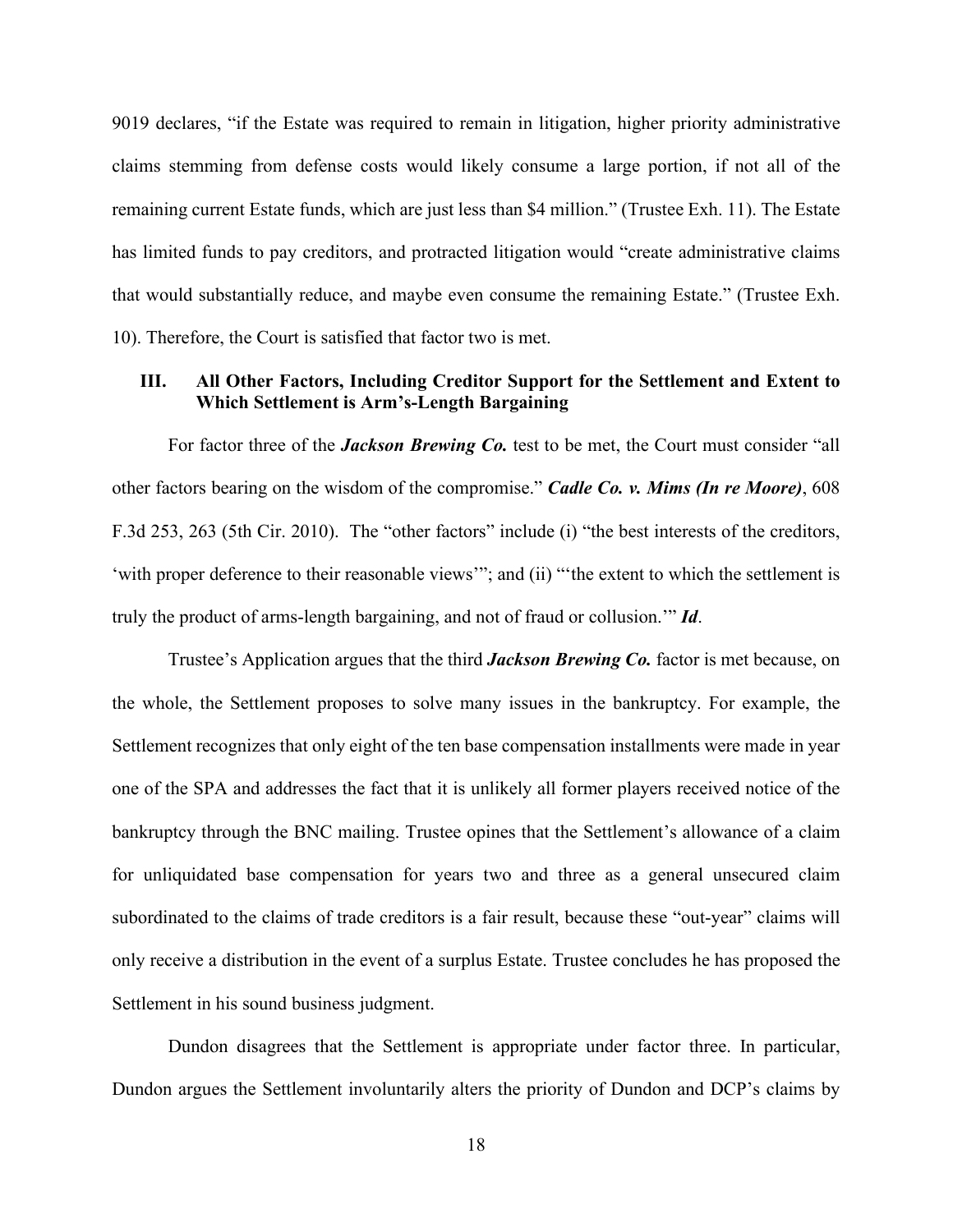subordinating them to the Player's proposed priority claims for the two payments remaining under year one of the SPA. Dundon also argues it would be prejudicial to the other creditors if the Court awards the Players a subordinated general unsecured claim because the SPAs were not guaranteed money contracts, and Plaintiffs did not provide any services in the second or third years of the contract. Finally, Dundon contends it is improper for Players' claims against Ebersol to be released from the lawsuit in exchange for Ebersol "[cooperating] and [making] himself available to Trustee . . . in connection with administration of the bankruptcy Estate . . . ." (ECF No. 424, ¶ 46). Dundon contends this effectively results in Ebersol becoming a "pre-paid witness in a potential future case against third parties, including Dundon and DCP." (ECF No. 427).

In his Response, Trustee argues it is beneficial for the Lead Plaintiffs to assign their claims against Ebersol to the Estate because Ebersol "was an officer of the AAF, thereby creating the possibility that the Estate would be liable for any allegedly wrongful conduct of his in any case (in the event the corporate veil was not pierced)." (ECF No. 433, ¶ 44). Moreover, Trustee emphasizes "Ebersol is not *released* by the proposed settlement agreement." (*Id*.). At the hearing on the Application, Ebersol's counsel informed the Court that Ebersol has an obligation to cooperate in administration of the Estate now that Players' claims against him have been assigned to the Estate.

The Court defers to Trustee's business judgment as to the claim against Ebersol. The Court acknowledges Trustee's representation that failure to settle the Settlement Players Class' claims against Ebersol and the Estate would "almost certainly deplete available Estate funds and make it impossible for the Debtors' Estate to bring any additional claims it may have." (ECF No. 424, ¶ 41). The Court also concludes that settlement is in the best interest of creditors because, according to Trustee, "the settlement on the terms proposed likely represents the only chance that the